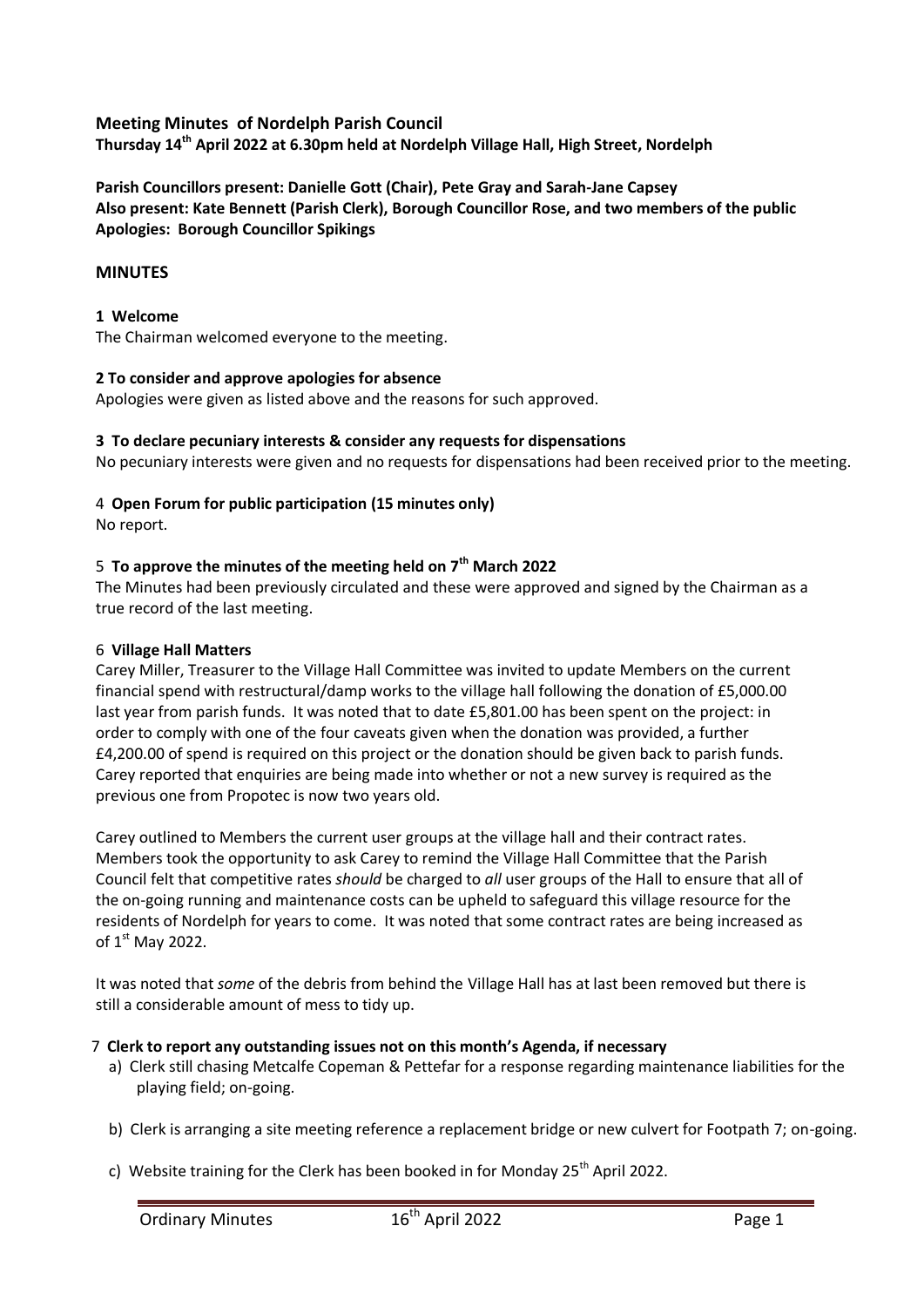### **8 Parish Matters**

- a) There are currently three vacancies for Parish Councillors on the Council. Anyone interested should contact the Clerk a[t nordelphparish@hotmail.com](mailto:nordelphparish@hotmail.com)
- b) A resident of Silt Road present at the meeting kindly offered to take over the management of the SAM2 camera for the parish.
- c) The new bench has now been installed at the Staithe with many thanks to Borough Councillor Spikings and the Well Creek Trust for donating this.
- d) The Parish Council now has a Facebook page to promote community involvement and engage further with the residents of Nordelph.
- e) Three new purple birch trees, donated by Chris Dawson, have been planted at the playing field to commemorate the Queen's Platinum Jubilee.
- f) It was noted that unfortunately a funding application to the Borough Council's *Community Infrastructure Levy* fund for a new bus shelter for Silt Road and some new street lights for the High Street and Coronation Avenue was unsuccessful on this occasion. A further application will be submitted in July 2022.
- g) It was resolved for the Clerk to write to a resident of the High Street to request that a horse box, a boat and some other detritus is removed from the green space behind the telephone kiosk.

### **9 Finance**

a) It was resolved with all in favour to approve the outstanding payments since last meeting as listed below. Councillor Gray and Councillor Gott to authorize after the meeting.

| List of Payments since last meeting      |        |            |          |           |                                                              |           |
|------------------------------------------|--------|------------|----------|-----------|--------------------------------------------------------------|-----------|
|                                          |        |            |          | Type of   |                                                              |           |
| Supplier                                 | Price  | <b>VAT</b> | Total    | payment   | Description of service/supply                                | Reference |
|                                          |        |            |          |           |                                                              |           |
| Kate Bennett (expenses)                  | 39.32  | 0.00       | 39.32    | EP        | Mileage, mobile, broadband, electricity, postage, stationery |           |
| <b>Emneth Design</b>                     | 32.50  | 0.00       | 32.50    | EP        | Website update fee                                           |           |
| <b>Holly Landscapes</b>                  | 300.00 | 60.00      | 360.00   | EP        | To cut back the field side of the hedge and remove trees     | 3         |
| Norfolk Assocation of Local Councils     | 45.00  | 9.00       | 54.00    | EP        | Charitable Trusts & Parish Councils seminar                  | 4         |
| Norfolk Assocation of Local Councils     | 129.73 | 0.00       | 129.73   | EP        | Annual subscription                                          | 5         |
| Borough Council of King's Lynn           | 82.33  | 16.47      | 98.80    | EP        | Annual dog bin emptying fee                                  | 6         |
|                                          |        |            |          |           |                                                              |           |
| <b>Information Commissioner's Office</b> | 40.00  | 0.00       | 40.00    | dd        | Data protection renewal fee                                  |           |
| <b>Kate Bennett salary</b>               | 312.80 | 0.00       | 312.80   | <b>EP</b> | <b>Clerk monthly salary</b>                                  | 8         |
| sse                                      | 9.87   | 0.48       | 10.35    | <b>DD</b> | <b>Footway lighting for March 2022</b>                       | 9         |
|                                          | 991.55 | 85.95      | 1.077.50 |           |                                                              |           |

- b) The Clerk has submitted the annual Vat Return to HMRC and a refund of £1,122.98 is due.
- c) The Current Account balance as at  $31<sup>st</sup>$  March 2022 was £4,317.11.
- d) Income received since last meeting; £9.500.00 annual precept and a donation of £1,000.00 from a resident of Downham Market to be used for *the upkeep of the cemetery*.
- e) Councillors Gray and Capsey viewed the bank statements.
- **10 To consider any planning matters since last meeting;** no report.
- **11 To discuss any cemetery/churchyard issues**